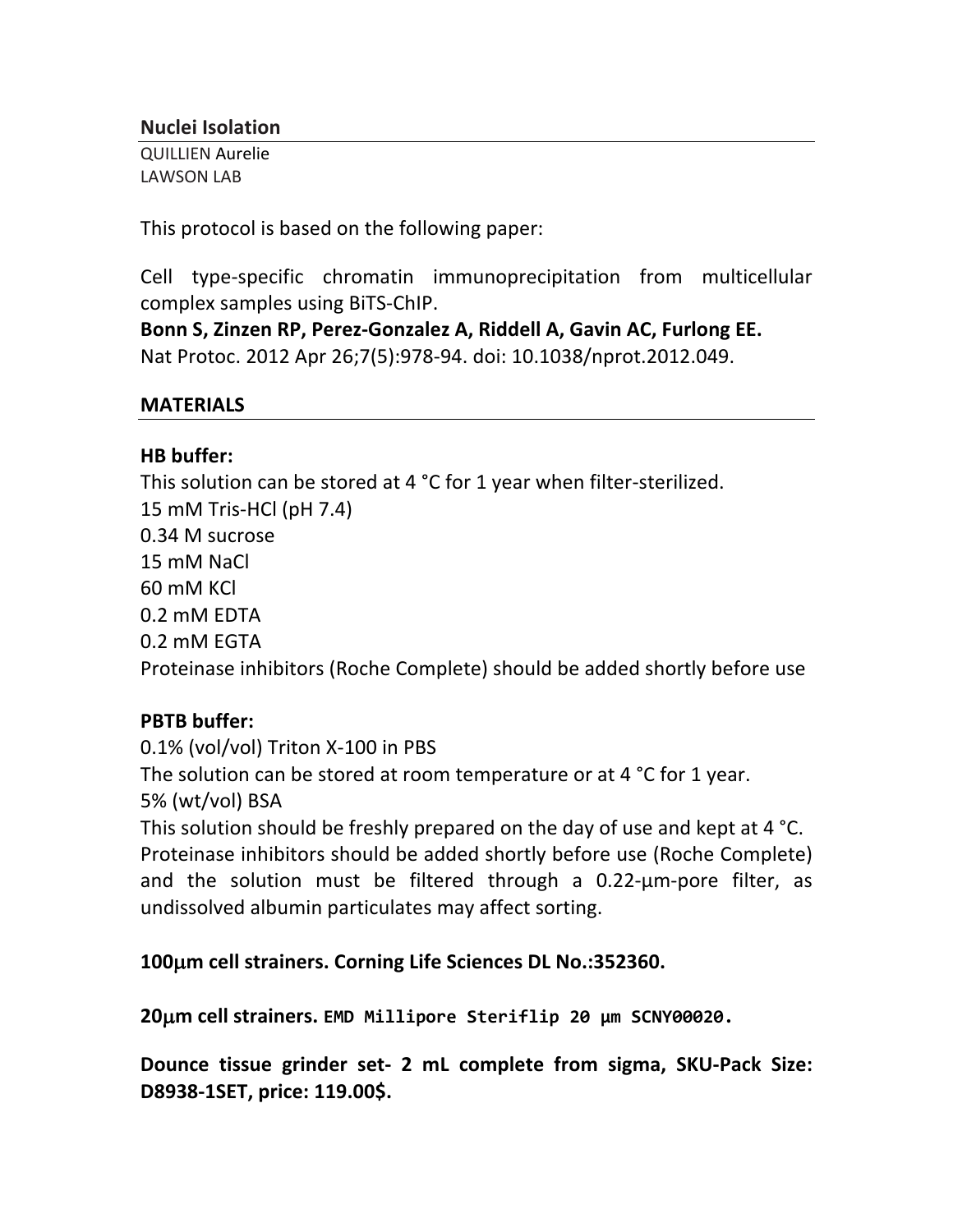#### **PROCEDURE**

- 1. Embryos were dechorionated by pronase treatment.
- 2. Embryos were rinsed twice in fish water.
- 3. Embryos were deyolked in calcium free Ringer and passed several times through a 200µL pipet tip.
- 4. Embryos were rinsed twice in fish water.
- 5. Add 2 ml of chilled HB buffer on embryo pellet on ice.
- 6. Dissociate the embryos by pipetting up and down with a 10-ml serological pipette.
- 7. Dounce 10 times with a loose pestle and 15 times with a tight pestle.

[*This* step frees the nuclei from the rest of the material, and thus care should be taken to get a homogenous solution. If the embryos are not dounced sufficiently, the nuclear yield will be decreased.]

- 8. Filter the lysate through  $100\mu$ m cell strainers.
- 9. Spin at 3,500g for 5 min to pellet the nuclei, and then carefully pour off the supernatant.
- 10. Wash the nuclei in 10 ml of HB buffer, pipette up and down with a 10-ml serological pipette to dissociate the nuclei, and transfer them to a new 15-ml conical tube. Pellet the nuclei at 3,500g for 5 min.
- 11. Resuspend the nuclei in 2 or 3 ml of PBTB buffer and transfer them to a 15-ml conical tube.
- 12. Dissociate the nuclei by passing them ten times through a 21-G needle using a 3-ml syringe.

[Do not apply too much pressure when syringing to avoid shearing *and excessive foaming*.]